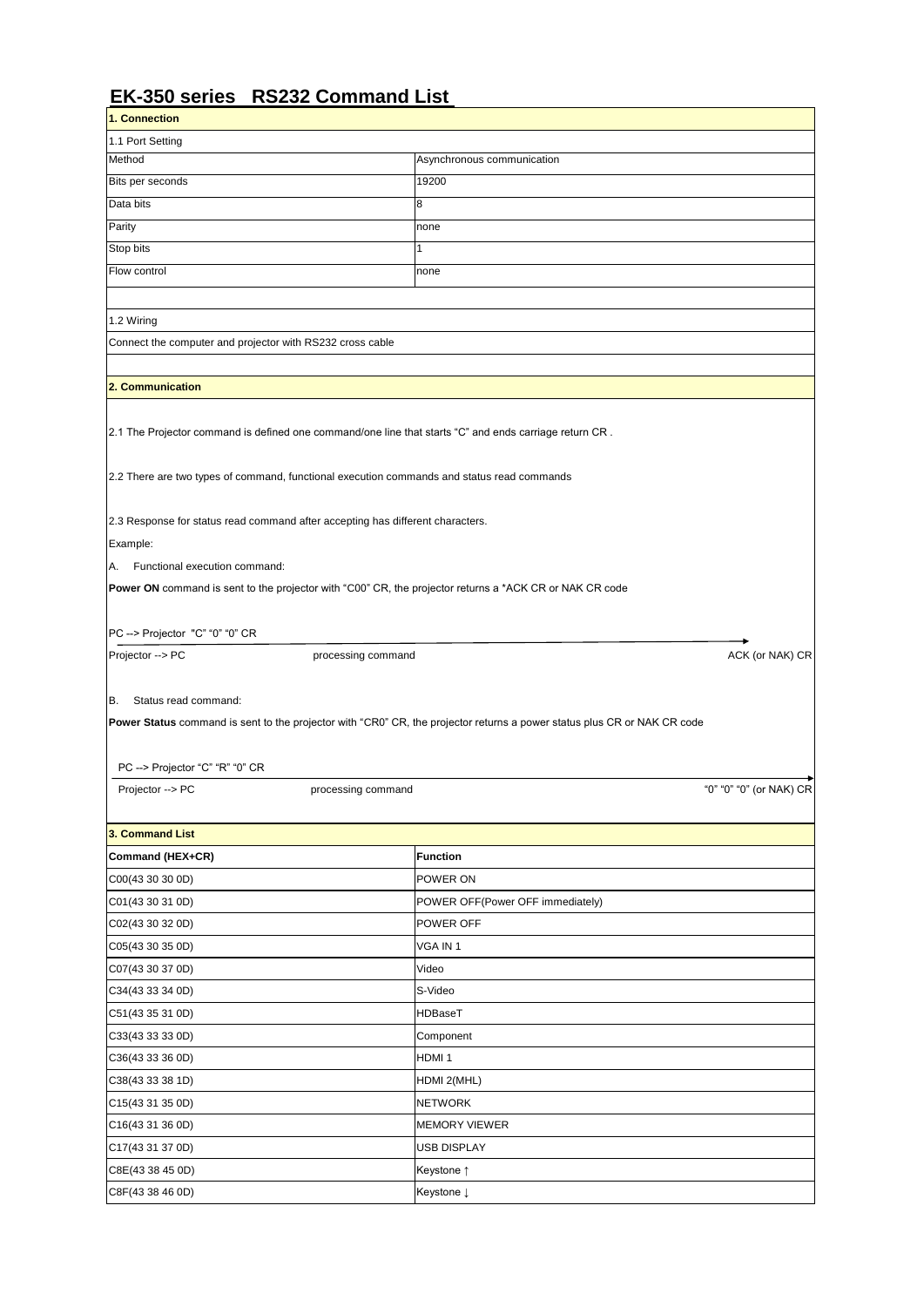| C90(43 39 30 0D)          | Keystone $\rightarrow$                           |
|---------------------------|--------------------------------------------------|
| $\left[$ C91(43 39 31 0D) | Keystone ←                                       |
| C98(43 39 38 0D)          | Keystone Corner                                  |
| C99(43 39 39 0D)          | Keystone Barrel / Pin *not avalibale for EK-350U |
| C1C(43 31 43 0D)          | Menu on                                          |
| $\vert$ C1D(43 31 44 0D)  | Menu off                                         |
| $\vert$ C43(43 34 33 0D)  | Still on                                         |
| $\vert$ C44(43 34 34 00)  | Still off                                        |
| COD(43304400)             | Blank on                                         |
| C0E(43 30 45 0D)          | <b>Blank off</b>                                 |
| C8A(43 38 41 0D)          | Timer                                            |
| C8B(43 38 42 0D)          | Timer (Exit)                                     |
| C0B(43 30 42 0D)          | Mute on                                          |
| COC(43 30 43 OD)          | Mute off                                         |
| C30(4333300D)             | Digital zoom +                                   |
| $\left[$ C31(43 33 31 0D) | Digital zoom -                                   |
| CO9(4330390D)             | Volume +                                         |
| C0A(43 30 41 0D)          | Volume -                                         |
| C19(4331390D)             | Dynamic                                          |
| C11(4331310D)             | Normal(Image select)                             |
| $\vert$ C39(43 33 39 0D)  | Colorboard                                       |
| $\vert$ C0F(43 30 46 0D)  | Screen Normal size                               |
| C10(4331300D)             | Screen Wide size                                 |
| $\vert$ C13(43 31 33 0D)  | Image Cinema                                     |
| C14(4331340D)             | User Image                                       |
| $\vert$ C18(43 31 38 00)  | Blackboard                                       |
| C1E(4331450D)             | <b>DISPLAY CLEAR</b>                             |
| CC20(4332300D)            | <b>BRIGHTNESS +</b>                              |
| C21(4332310D)             | <b>BRIGHTNESS -</b>                              |
| C27(4332370D)             | IMAGE (Toggle)                                   |
| C28(4332380D)             | Direct on Enable                                 |
| CC29(4332390D)            | Direct on Disable                                |
| C2A(43 32 41 0D)          | Power Management Ready                           |
| C2B(43 32 42 0D)          | Power Management OFF                             |
| C2E(43 32 45 0D)          | Power Management Shut down                       |
| C3A(43 33 41 0D)          | POINTER RIGHT                                    |
| C3B(43 33 42 0D)          | POINTER LEFT                                     |
| C3C(43 33 43 0D)          | POINTER UP                                       |
| C3D(4333440D)             | POINTER DOWN                                     |
| $\text{C3F}(4333460D)$    | <b>ENTER</b>                                     |
| C89(43 38 39 0D)          | Auto PC ADJ.                                     |
| CR3(43 52 33 0D)          | Light source Timer Read                          |